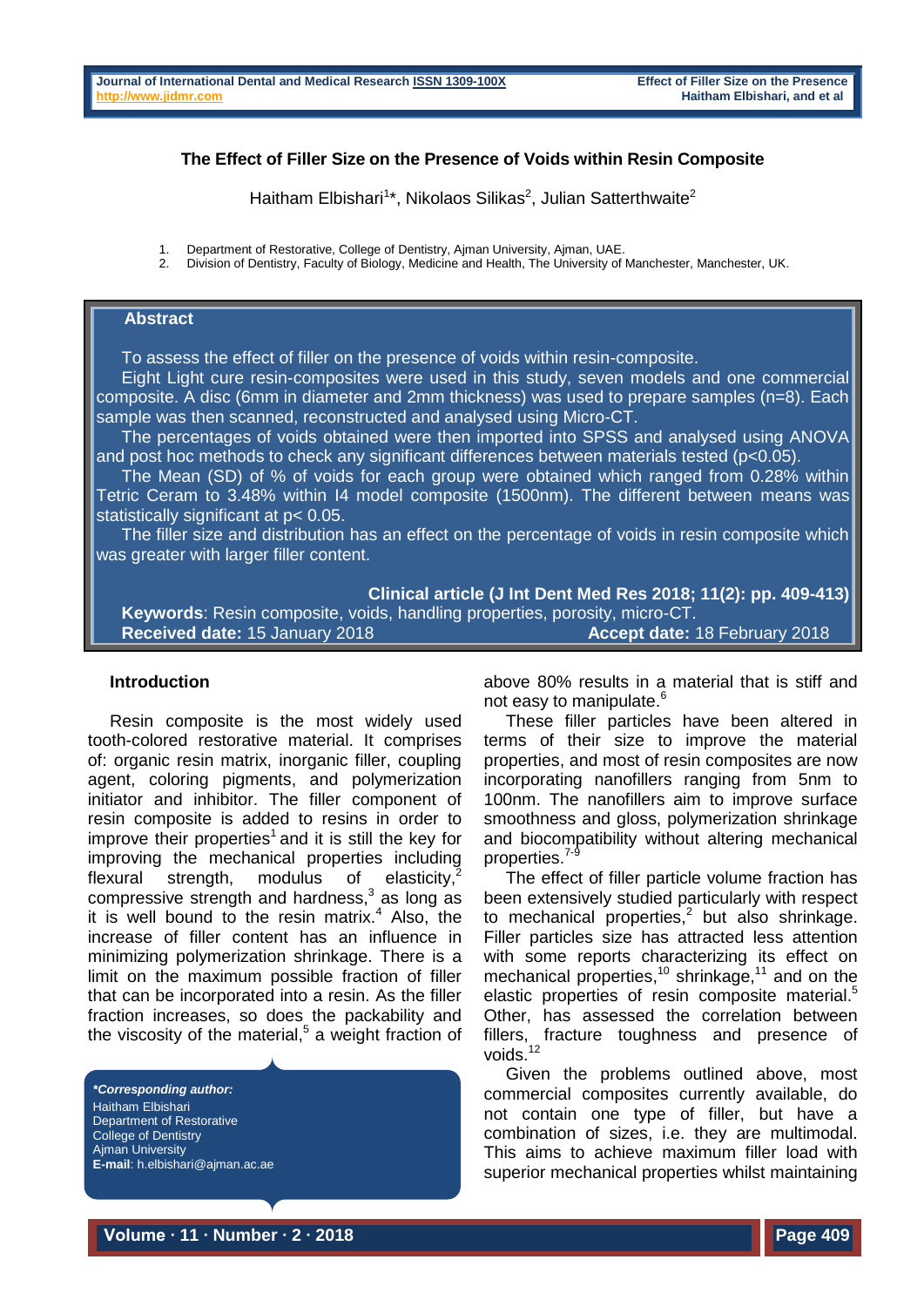dispersed phase of the same volume fraction (56.7%), which was treated with a silane coupling agent. The filler particles were either irregular particles of ground glass melts or silica spherical particles. The composition of resin composites is illustrated in Table 1.

A Teflon mould was used to prepare eight disc samples (6mm in diameter and 2mm thickness) of each material. Each was cured for 20 s from each side to ensure curing depth using a halogen light curing unit (Optilux 501, Kerr SDS, Peterborough, UK) with an irradiance of 550 mW/cm2 and then smoothed using silicon carbide water proof abrasive paper (150 CW) and then (600 CW). Samples were placed into the chamber of a micro-CT (SkyScan1072, SkyScan, Kontich, Belgium) with a fixed current of 98mA and voltage of 104kv. Pilot images were taken to allow adjustment of scanning

**Table 1.** Compositions of resin composite materials used in the study.

 $\begin{array}{c|c} 40, 200 \\ 81000 \end{array}$  79 60

al 100 72.4 56.7

40, 200

| Parameters           |               |
|----------------------|---------------|
|                      |               |
|                      |               |
| Magnification        | 24.3          |
| Pixel                | $11.24 \mu m$ |
| Y-position           | 6mm           |
| Rotation             | $180^\circ$   |
| <b>Rotation Step</b> | $45^{\circ}$  |
| Exposure time        | 4 Sec         |
| Gain                 |               |
| Averaging            | 1 frames      |
| Filter               | No            |
| Scanning time        | 32 minutes    |

**Table 2.** Parameters used with Micro-CT in the study.

Each sample was then scanned and resultant coronal and sagittal views were then stored in 16 bit TIFF files (using N-recon software, SkyScan, Kontich, Belgium). Images for each sample were then converted into a 3D image (using CTAn software, SkyScan, Kontich, Belgium), in which binary images were obtained. A 3D model was created using CTvol software (SkyScan, Kontich, Belgium). The percentage of voids within each sample was calculated. Data were imported into

good surface finish. Typically, two or three sizes of filler are employed (i.e. bimodal or trimodal blends), with the 'spaces' between large filler particles being occupied by filler of smaller size: these are classed as hybrid composites.

Voids within resin composite restorations and their negative effect has been previously investigated, 13,14 these voids are present in the restoration either due to manufacturing process or during handling and packing technique. The relation of the viscosity of resin composites (flowable-composites) and voids has also been studied and found that flowable-composites reduce voids within a class II restoration.<sup>15</sup> There is no doubt that the improved filler technology and their size has enhanced the properties of resin composite material, however the relation of filler size and the voids within the material is still not understood.

The aim of this study was to study the effect of filler size on the percentage of voids with resin composite in 3D using a micro computed tomography (Micro-CT).

**Materials and methods** The resin composites used in this study were all visible-light-cured [VLC] and comprised of 7 model composites (Ivoclar Vivadent, Schaan, Liechtenstein) and one commercial composite (Tetric Ceram, Ivoclar Vivadent, Schaan, Liechtenstein). All resin composites used were composed of the same matrix which was a combination of Bis-GMA, UDMA and TEGDMA. All of the model composites had a particulate

**Resin composit**

**e**

parameters for good quality scanned images which were similar for all samples. Parameters used with micro-CT are summarized in Table 2.

**[Ba-Al-B-silicate glass]) Matrix**

 $\begin{array}{c|c} \text{size} \\ \text{(nm)} \end{array}$  Wt%  $\begin{array}{c|c} \text{Vol}\% \end{array}$ 

76.4 56.7

76.4 56.7

**Filler Particles (Ground Glass** 

**Shape Size** 

**I1** Irregular 450 76.4 56.7

**I2** Irregular 700 76.4 56.7

**I3** Irregular 1000 76.4 56.7

**I4** Irregular 1500 76.4 56.7

450, 1000  $(1:3)$ 

 $450$ 700 &1500 (1:1:3)

**I5** Irregular

**I6** Irregular

**SP** Spheric

**Irregular** & Spheric al

**TC Lot** : F53738 BisGMA, UDMA, TEGDMA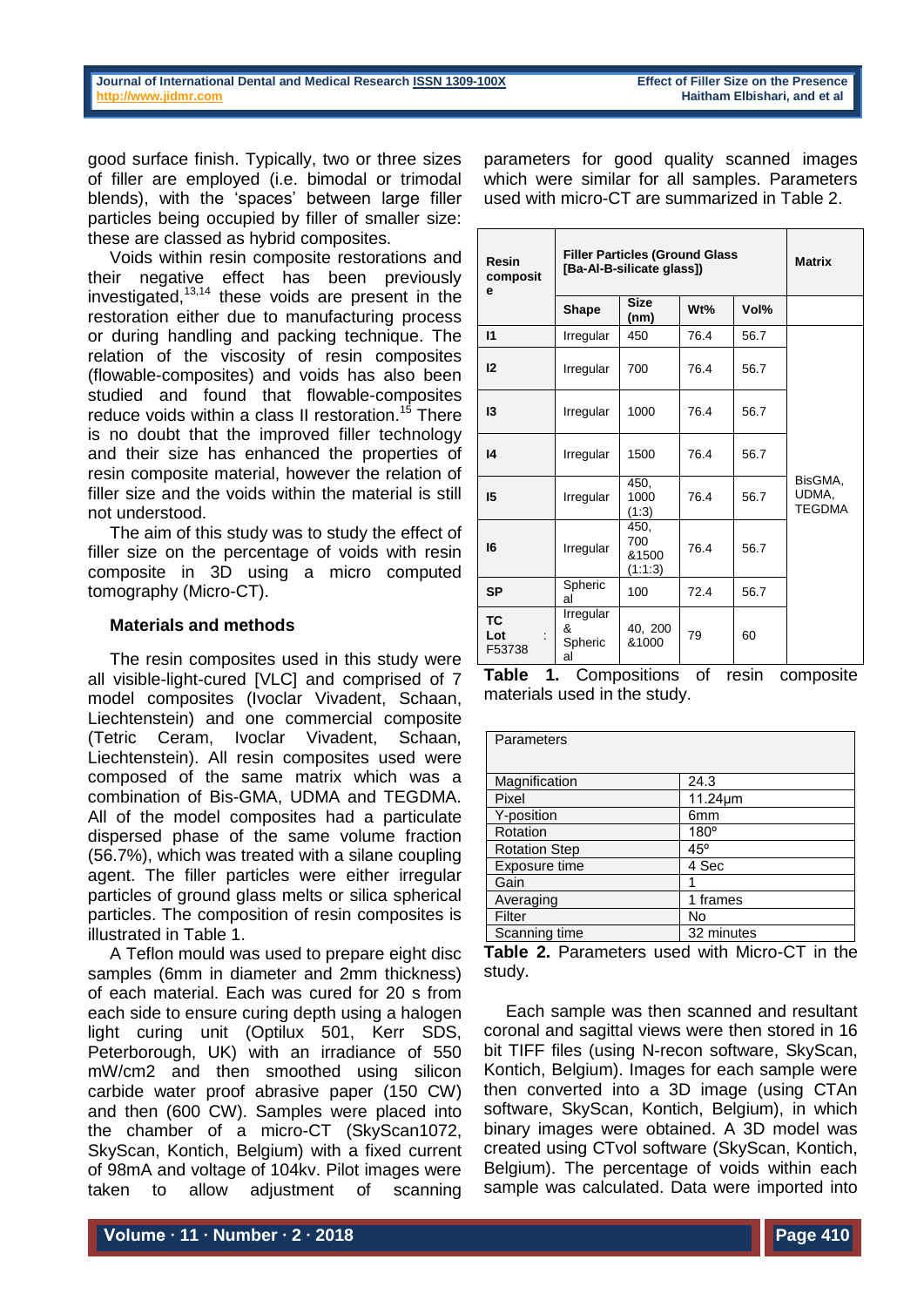**Journal of International Dental and Medical Researc[h ISSN 1309-100X](http://www.ektodermaldisplazi.com/dergi.htm) Effect of Filler Size on the Presence [http://www.jidmr.com](http://www.jidmr.com/) Haitham Elbishari, and et al**

statistical software package (SPSS ver 20.0, USA) and analysed using One-Way ANOVA (*p*<0.05). Prior to post-hoc tests, data were analysed for equal variances using Levene's test for homogeneity (p<0.05), and as equal variances could not be assumed Dunnett's T3 was applied.

# **Results**

Voids were seen in the 2-D reconstructed images (Figure 1) as well as in the 3-D model (Figure 2a and 2b) constructed and viewed by the aid of CTVol software. The voids % varied from 0.28 % for TC (40:200:1000nm) to 3.48% for I4 composite (1500nm). Sp (100nm) exhibited the lowest % voids (0.44%) amongst the unimodal composites.

Generally, the percentage of voids increased with increasing filler size (r=0.97) (Figure 3). The difference of the %voids between the materials was statistically significant (*p*<0.05). The mean and standard deviation (SD) of all materials tested is summarized in Table 3.

| Material | Voids%            |
|----------|-------------------|
| Sp       | $0.44$ $(0.03)^a$ |
| 11       | $0.57(0.03)^b$    |
| 12       | $1.47(0.16)^c$    |
| 13       | $3.0(0.04)^{o}$   |
| 14       | $3.48(0.05)^d$    |
| 15       | $0.69(0.02)^e$    |
| 16       | 0.36(0.03)        |
| ТC       | $0.28(0.05)^{9}$  |

**Table 3.** Mean (SD) values of Voids % of all resin composites tested. Different small letter superscript indicates significant difference between the groups (*p* <0.05).



**Figure 1.** 2D reconstructed image of I3 sample.



**Figure 2.** 3D model of resin composite sample (A) and (B) 3D image with pseudo color (red represents the voids and blue represents resin composite).



#### Filler size (nm)



## **Discussion**

The use of model resin composites with controlled formulations to evaluate a property (e.g. voids percentage), allows for more meaningful comparisons to be drawn. The model resin composites used in this study had irregular or spherical shaped filler particles in nanometre range and filler volume fraction was < 60% thus can be classified as a densified midway filled resin composite  $16$ . As it is evident from Table 5.3, the percentage of voids within multimodal TC material (40:200:1000nm) was the lowest with mean value of (0.28%), followed by unimodal Sp material (100nm) with mean value (0.44%). This low percentage of voids could be due to agglomeration and formation of large aggregates of smaller fillers.<sup>17</sup> These aggregates of smaller fillers as in TC material has proven in previous study to have the lowest water sorption valued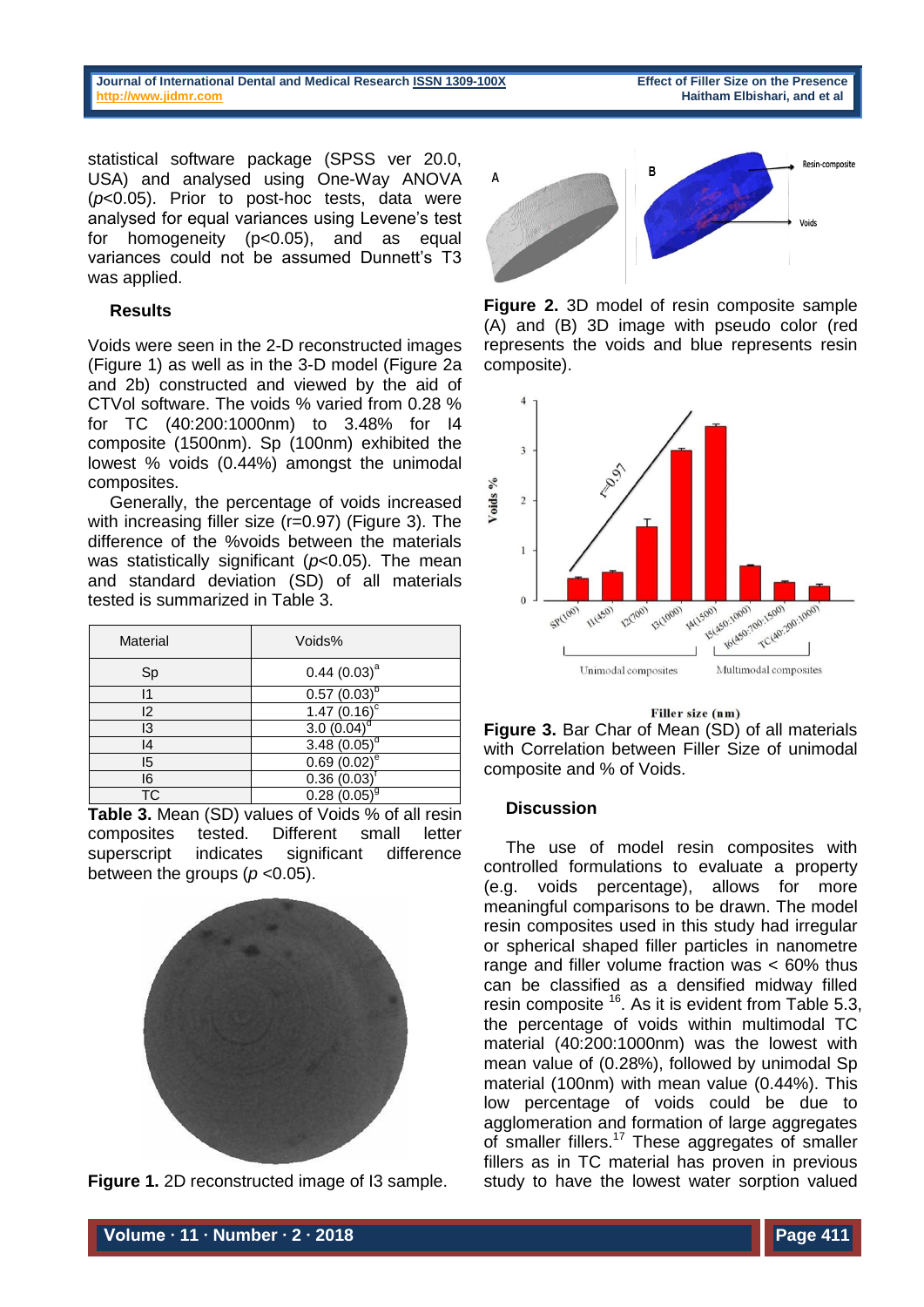among other tested materials.<sup>18</sup> From these results, it is clear that both size and distribution have an influence in the presence of voids within resin composites; which is in harmony with previous study. 12

The highest percentage of voids was recorded within I4 unimodal model composite (1500nm) with mean value of (3.48%). These figures illustrated the effect of filler size and distribution on the presence of voids. The correlation between the percentage of voids and filler size was a strong correlation (r=0.97), thus the second null hypothesis was rejected.

These voids can arise during manufacturing processes or during handling and mixing procedures. <sup>19</sup> Voids may cause drawbacks when they are present within a restoration depending on where they are located $20$  such as: marginal leakage and discolouration when present at the margins, increased wear due to the stress concentration around voids, decreased flexural strength if located between the layers of the restoration, may be misdiagnosed as secondary caries in the radiograph and also can cause incomplete adhesion between the resin composite and dentine. 21

Despite the negative aspects that voids may cause when present within the resin restoration, it has been suggested that their presence may have a potential benefit as they may decrease shrinkage stress development due to the inhibiting effect of oxygen within the voids during the setting reaction and also as increased free surface within the restoration.<sup>22</sup>

Voids within resin composite have been measured in previous studies by different methods, 14,18,23-26 all of which were destructive and use low magnification tools. In the current study the use of micro-CT allowing measurement of voids in 3-D and enhanced characterization in a non-destructive manner, and has previously been used to correlated voids to fracture toughness of resin composite material.<sup>12</sup>

## **Conclusions**

With the limitation of this study it was concluded the percentage of voids was i) significantly higher with larger filler compared to smaller filler size, and ii) higher with composites of unimodal distribution than tri-modal distribution.

## **Disclosure statement**

The authors declare no conflict of interest.

### **References**

- **1.** Knock FE GJ. Dental Material and Method; 1951.
- **2.** Braem M, Finger W, Van Doren VE, et al. Mechanical Properties and Filler Fraction of Dental Composites. Dent Mater 1989;5(5):346-8.
- **3.** St Germain H, Swartz ML, Phillips RW, et al. Properties of microfilled composite resins as influenced by filler content. J Dent Res 1985;64 (2):155-60.
- **4.** Bowen RL. Effect of Particle Shape and Size Distribution in a Reinforced Polymer. J Am Dent Assoc 1964;69(4):481-95.
- **5.** Elbishari H, Satterthwaite J, Silikas N. Effect of Filler Size and Temperature on Packing Stress and Viscosity of Resin-Composites. Int J Mol Sci. 2011;12(8):5330-8.
- **6.** Lutz F, Setcos JC, Phillips RW, et al. Dental Restorative Resins. Types and characteristics. Dent Clin North Am 1983;27(4):697-712.
- **7.** Mitra SB, Wu D, Holmes BN. An Application of Nanotechnology in Advanced Dental Materials. J Am Dent Assoc. 2003;134(10):1382-90.
- **8.** Watanabe H, Khera SC, Vargas MA, et al. Fracture Toughness Comparison of Six Resin Composites. 2008;24 (3):418-25.
- **9.** Chen MH. Update on Dental Nanocomposites. J Dent Res. 2010;89(6):549-60
- **10.** Li Y, Swartz ML, Phillips RW, et al. Effect of Filler Content and Size on Properties of Composites. J Dent Res 1985;64(12):1396-401.
- **11.** Satterthwaite JD, Vogel K, Watts DC. Effect of Resincomposite Filler Particle Size and Shape on Shrinkage-Strain. Dent Mater 2009;25 (12):1612-5.
- **12.** Elbishari H, Silikas N, Satterthwaite J. Filler Size of Resin-Composites, Percentage of Voids and Fracture Toughness: Is There A Correlation? Dent Mater J. 2012;31(4):523-7.
- **13.** Leinfelder KF, Roberson TM. Clinical Evaluation of Posterior Composite Resins. Gen Dent. 1983;31(4): 276-80.
- **14.** McCabe JF, Ogden AR. The relationship between porosity, compressive fatigue limit and wear in composite resin restorative materials. Dent Mater 1987;3 (1):9-12.
- **15.** Chuang SF, Liu JK, Chao CC, et al. Effects of Flowable Composite Lining and Operator Experience on Microleakage and Internal Voids in Class II Composite Restorations. J Prosthet Dent 2001;85(2):177-83.
- **16.** Willems G, Lambrechts P, Braem M, et al. A Classification of Dental Composites According to Their Morphological and Mechanical Characteristics. Dent Mater 1992;8(5):310-19.
- **17.** Anusavice KJ, Phillips RW. Phillips' Science of Dental Materials. 11th ed. St. Louis, Mo.: Saunders; 2003.
- **18.** Al-Shekhli AAR, Hakimzadeh SMA. Sorption of Nanofilled versus Other Conventional Composites. J Int Dent Med Res 2012;5(2):73-6.
- **19.** Chadwick RG, McCabe JF, Walls AW, et al. The Effect of Placement Technique upon the Compressive Strength and Porosity of a Composite Resin. J Dent 1989;17 5):230-3.
- **20.** Opdam NJ, Roeters JJ, Peters TC, et al. Cavity Wall Adaptation and Voids in Adhesive Class I Resin Composite Restorations. Dent Mater 1996; 12 (4): 230-5.
- **21.** Purk JH, Dusevich V, Glaros A, Eick JD. Adhesive Analysis of Voids in Class Ii Composite Resin Restorations At The Axial And Gingival Cavity Walls Restored Under In Vivo Versus In Vitro Conditions. Dent Mater 2007;23(7):871-7.
- **22.** Alster D, Feilzer AJ, De Gee AJ, Mol A, Davidson CL. The dependence of shrinkage stress reduction on porosity concentration in thin resin layers. J Dent Res 1992;71(9):1619-22.